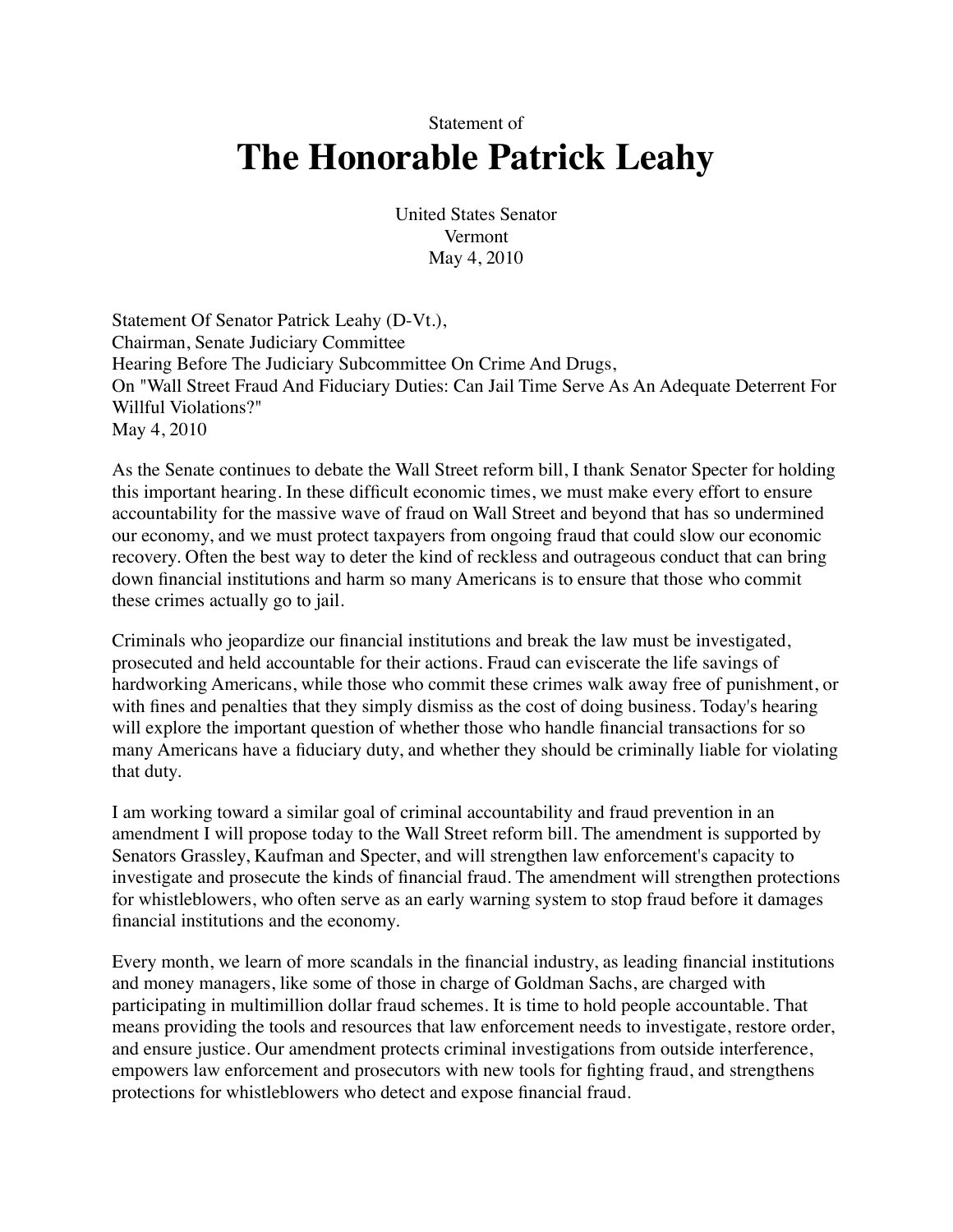The amendment we will propose will increase sentences for those who commit financial institution fraud and securities fraud. Despite the enormous losses in many securities fraud cases, a preliminary analysis by the Unites States Sentencing Commission suggests that securities fraud offenders may often receive shorter sentences than other white collar offenders who cause similar harm. Our amendment will direct the Sentencing Commission to review and amend the sentencing guidelines for these types of fraud, taking into account the importance of sending people to jail as a deterrent and the potential and actual harm to the public from these offenses.

This amendment also protects criminal investigations by ensuring that regulators, investigators, and prosecutors work together to stop financial fraud. It requires regulators to consult with prosecutors to ensure that important regulatory steps do not inadvertently undermine criminal investigations and prosecutions.

The amendment provides law enforcement with additional tools for the effective investigation, prosecution, and punishment of individuals who commit financial fraud. It allows those who move money overseas to evade taxes to be charged with money laundering, which can result in increased charges and sentences. Our amendment also extends the statute of limitations for securities fraud cases from five years to six years, which will allow law enforcement to bring more and stronger securities fraud cases, and thereby increase deterrence, victim restitution, and respect for the rule of law on Wall Street. Tax fraud and securities fraud schemes are often difficult to identify and extremely complex, meaning that the statute of limitations can expire before prevent important cases can be charged. Tax fraud already has a six-year statute of limitations. Securities fraud is equally complex and hard to detect, so it should as well.

I am pleased that the legislation reported by the Banking and Agriculture Committees establishes strong new whistleblower protections. Senator Grassley and I have worked hard with those Committees to strengthen these whistleblower protections. With the right protections, whistleblowers can help root out the kinds of massive Wall Street fraud that have harmed so many Americans. The amendment I will offer today goes further still to extend important protections for whistleblowers who step forward to report fraud and abuse, often at great risk to their careers and livelihoods.

For more than three decades, I have fought in Congress to combat fraud and protect taxpayers. Last year, I authored the Fraud Enforcement and Recovery Act with Senator Grassley and Senator Kaufman. That legislation is the most significant anti-fraud legislation in more than a decade. Since its enactment, it has provided law enforcement with new tools to detect and prosecute financial and mortgage fraud. I also worked with Senators Grassley, Kaufman, Specter, Sanders, and others to add important new measures to the health reform legislation enacted earlier this year, to tackle the fraud that has contributed greatly to the skyrocketing cost of health care.

The amendment that we will introduce today is an important next step. It builds on these antifraud efforts to make sure that those responsible for committing fraud in the financial industry are held fully accountable for their actions. Those on Wall Street must be held to the same standards for criminal accountability as those on Main Street. I commend Senator Grassley, Senator Kaufman, and Senator Specter for their hard work on these issues. I hope all Senators